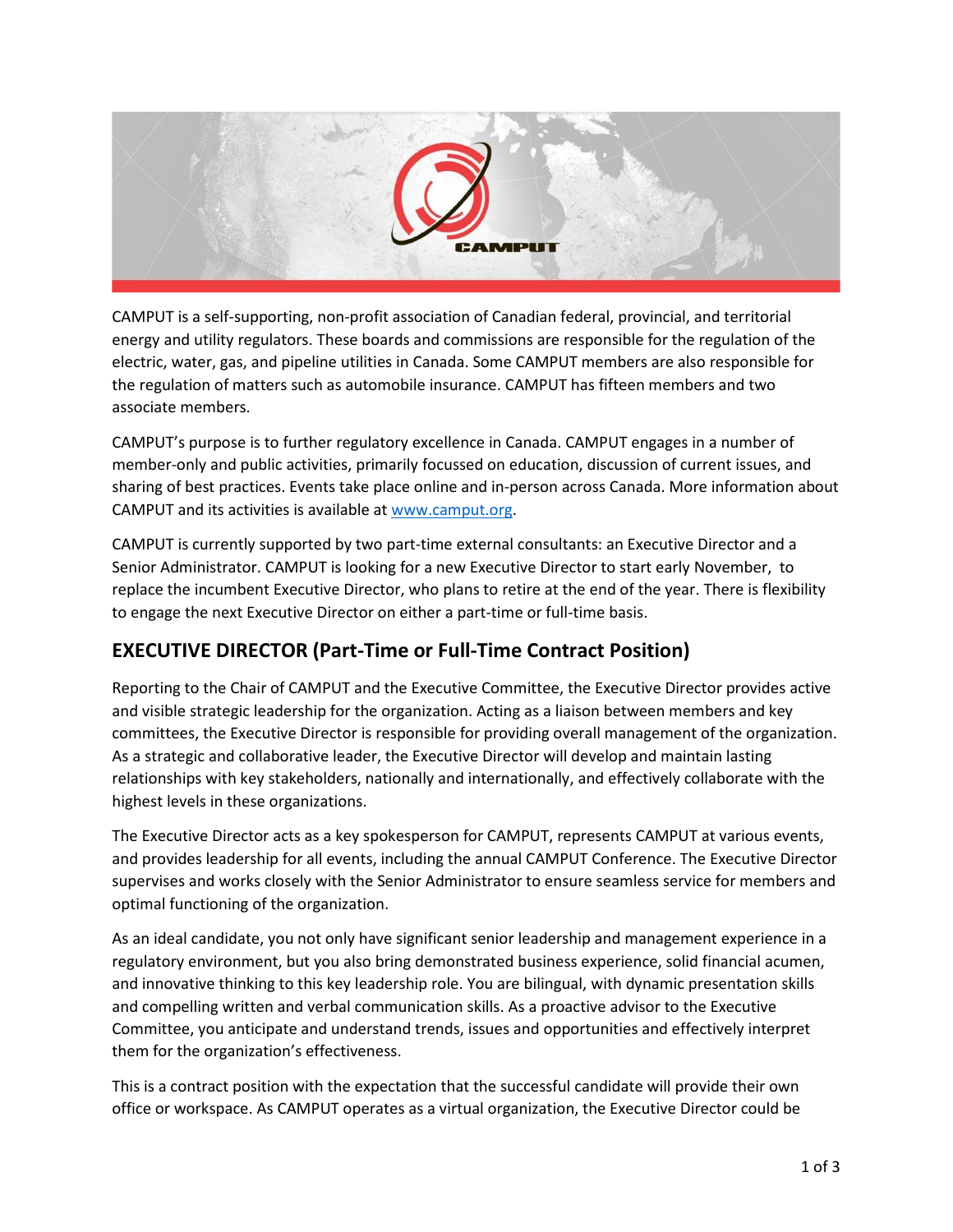located anywhere in Canada. Travel to CAMPUT's in-person events will be necessary, typically three or four trips each year. Occasional travel to other events, including National Association of Regulatory Utility Commissioners (NARUC) conferences, will also be necessary.

## **Responsibilities**

#### *Strategy, Vision and Business Planning*

- Participate with the Executive Committee to develop and maintain a vision and strategic plan to guide the organization
- Identify, assess, and inform the Executive Committee of internal and external issues that affect the organization and members
- Act as an advisor to the Executive Committee on all aspects of the organization's activities
- Foster effective teamwork between the Executive Committee and CAMPUT members
- Represent CAMPUT at internal and external events and enhance the organization's profile
- Lead development of the annual budget
- Oversee organizational administration by supervising the Senior Administrator
- Work to secure external funding

#### *Organizational Leadership*

Provide leadership for all organizational activities, including

- Annual Conference: support program development; manage sponsorships and Community Fund; oversee external event organizer; manage budget
- AGM: oversee planning, logistics, and budget; support Nomination Committee; manage honorary membership and awards processes
- Executive Committee: coordinate materials and logistics for meetings
- Regulatory Affairs Committee: support program development for the Regulatory Key Topics Meeting and AGM Conference
- Education Committee: support development and delivery of CAMPUT Connections webinars
- Energy Regulation Course: support program development and delivery; oversee logistics and budget
- Advanced Energy Regulation Course: support program development and delivery
- People leadership: supervise CAMPUT's Senior Administrator in the execution of their duties
- Financial leadership: oversee all financial matters (budgeting, reporting, audit, tax filings, etc.)

#### *Member Engagement*

- Facilitate connections across the membership to promote best practices and information sharing
- Recruit members for CAMPUT's committees, activities, and communities of interest
- Disseminate information to members (CAMPUT currently issues a weekly newsletter to keep members informed of regulatory developments and current issues)
- Maintain library of resources and educational materials